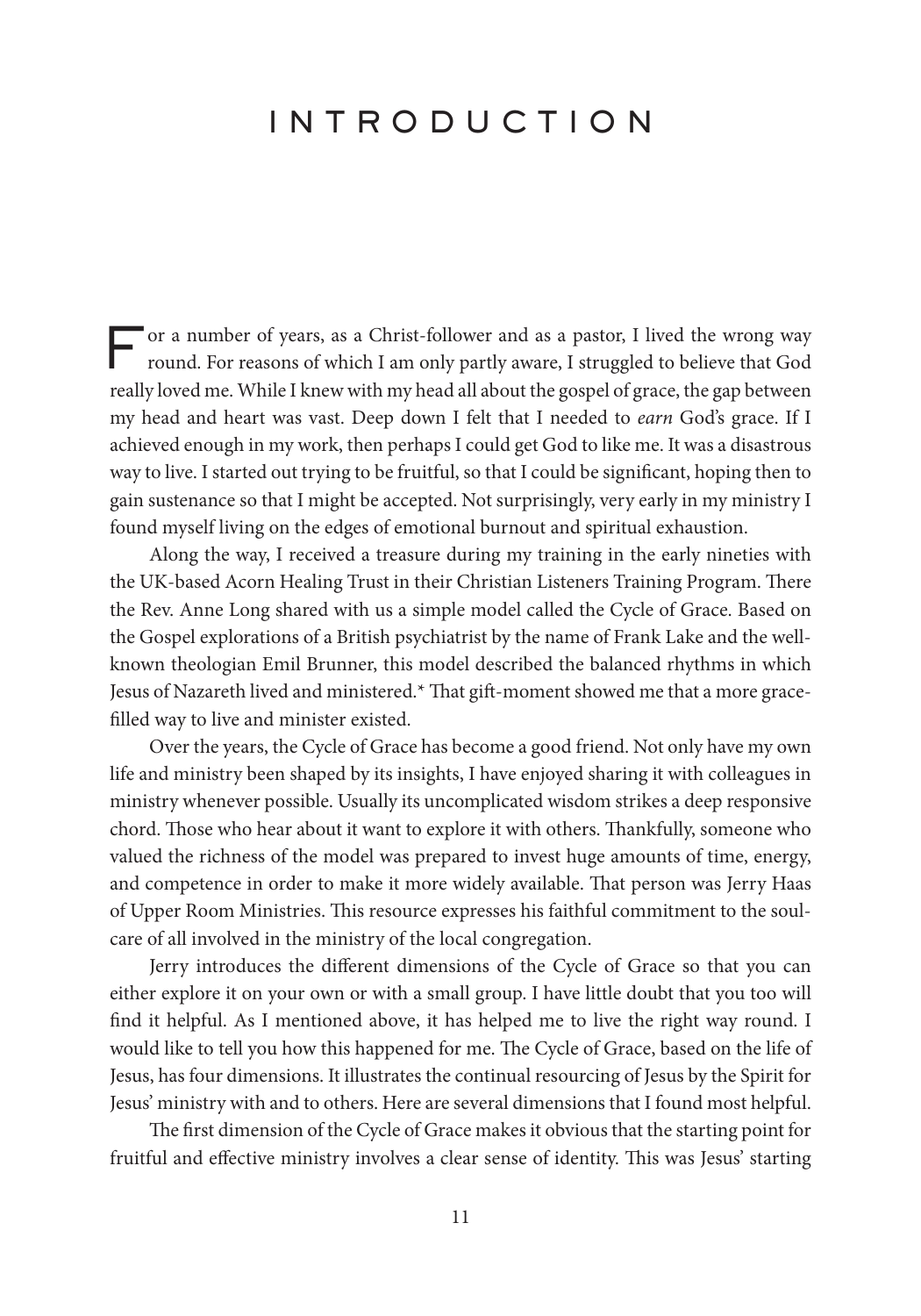point. His public mission began only afer he gained assurance in his baptism that his heavenly parent delighted in him unconditionally. Furthermore, throughout each stage of his life and ministry, he needed a freshly confrmed knowledge of his own identity as Beloved of God. This inward assurance of being beloved by God set Jesus free to be his own person, to pour himself out in extravagant self-giving, and fnally to lay his life down in complete surrender on the cross.

I can still remember as I listened to Anne describe the Cycle of Grace how diferent my rhythms of life and ministry seemed to be. I was living and ministering in the opposite direction! I sought to gain a sense of acceptance from God through endless attempts to achieve more and more. Jesus' gospel invitation was clear: turn around and learn to live and minister the Jesus-way round. This is what I have been seeking to do ever since. While I still catch myself falling back into old ways again and again, the Cycle of Grace is always only a step away. I shudder to think how life and ministry would be for me without it.

The second dimension of the Cycle of Grace underlines the absolute necessity for ongoing sustenance in our life with God. I found it eye-opening to note the many ways in which Jesus was renewed regularly in body, mind, and spirit. Grace fowed into his life through many diferent means. Again the invitation was clear. If Jesus needed to be sustained in an ongoing way for life and ministry, then so did I. Like Jesus, I needed to fnd those ways that would best open my life and ministry to the nourishing grace of God and then build these practices into my life.

This dimension of sustenance in the Cycle of Grace also encouraged me to build my personal spiritual practices around those activities that nourish and bring joy to my life. It does not matter whether they are "religious" or not. Presently, my rule of life has practices like setting aside each Monday evening to be with my wife, going for a daily run, intentionally deepening friendships on a Friday night, and spending time alone with each of my children—besides my commitments to some solitude and silence, praying with the scriptures, and ongoing study. In all these ways I experience the grace of God sustaining me for life and ministry.

The third and fourth dimensions of the Cycle of Grace help us see that our personal ministry vocation requires answers to two questions: Who am I called to be? What I am called to do? The model shows that Jesus ministered through the significance of who he was and the fruitfulness of what he did. However, it also illustrates that being always precedes doing, an important sequence. Hence, even in his powerlessness on the cross, Jesus continued to minister through who he was to those around him.

This part of the Cycle of Grace has challenged me ever since my introduction to it. Not only have I sometimes limited my ministry vocation to those aspects I believe God wants me to do, I have also tended to put doing before being. This approach has often led toward placing my sense of signifcance in my achievements. Now I fnd myself trying to